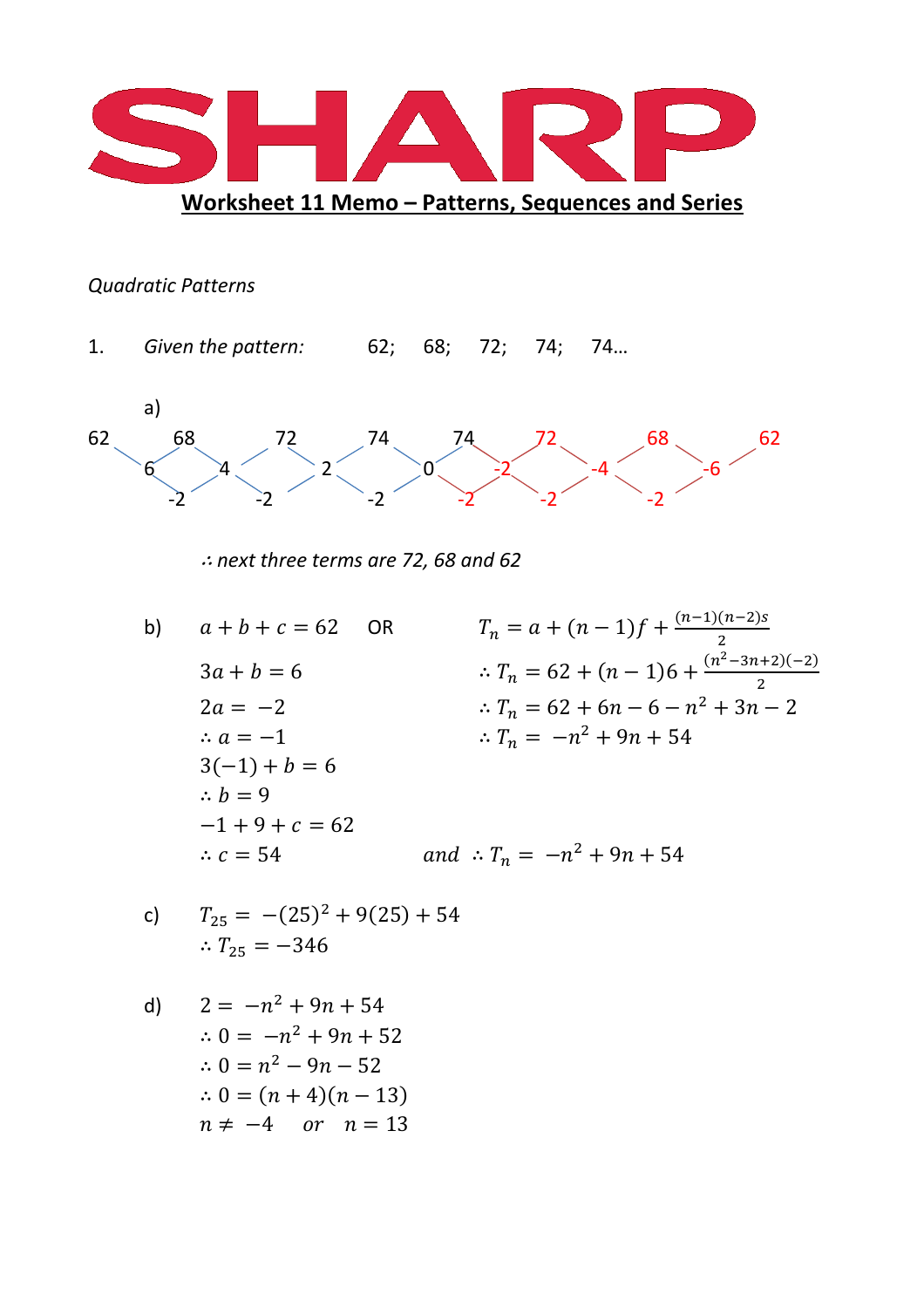

 $\therefore$  the next three terms are 125, 154 and 188.

 $T_n = a + (n - 1)f + \frac{(n-1)(n-2)s}{2}$  $a + b + c = 59$  $b)$ **OR**  $\therefore T_n = 59 + (n - 1)(9) + \frac{(n^2 - 3n + 2)(5)}{2}$  $3a + b = 9$  $\therefore T_n = 59 + 9n - 9 + \frac{5}{2}n^2 - 7\frac{1}{2}n + 5$  $2a=5$  $\therefore a = \frac{5}{3}$  or  $2\frac{1}{3}$  $\therefore T_n = \frac{5}{2}n^2 + \frac{3}{2}n + 55$  $3(2\frac{1}{2}) + b = 9$  $\therefore b = \frac{3}{2}$  or  $1\frac{1}{2}$  $2\frac{1}{2}+1\frac{1}{2}+c=59$ :  $c = 55$  <br>:  $T_n = \frac{5}{3}n^2 + \frac{3}{2}n + 55$ 

c) 
$$
640 = \frac{5}{2}n^2 + \frac{3}{2}n + 55
$$
  
\n
$$
\therefore 1280 = 5n^2 + 3n + 110
$$
  
\n
$$
\therefore 0 = 5n^2 + 3n - 1170
$$
  
\n
$$
\therefore 0 = (5n + 78)(n - 15)
$$
  
\n
$$
\therefore n \neq -\frac{78}{5} \quad \text{or} \quad n = 15 \checkmark
$$

d) 
$$
T_{10} = 2\frac{1}{2}(10)^2 + 1\frac{1}{2}(10) + 55
$$
  
 $\therefore T_{10} = 320$ 

Given the pattern:  $3.$  $6:$  $12; 21;$  $33;$ 48...

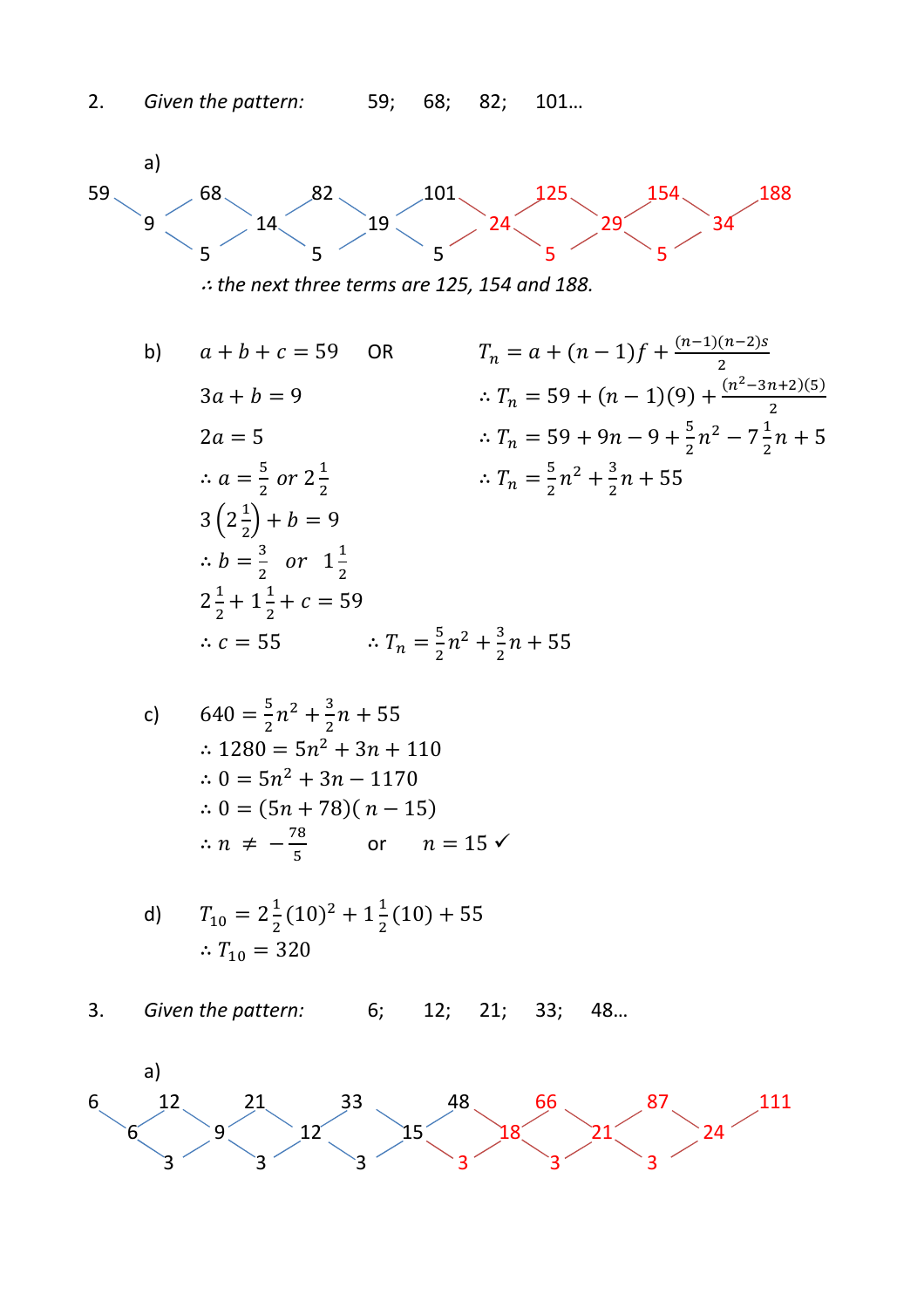b) 
$$
a + b + c = 6
$$
 OR  $T_n = a + (n - 1)f + \frac{(n-1)(n-2)s}{2}$   
\n $3a + b = 6$   $\therefore T_n = 6 + (n - 1)(6) + \frac{(n^2 - 3n + 2)(3)}{2}$   
\n $2a = 3$   $\therefore T_n = 6 + 6n - 6 + \frac{3}{2}n^2 - 4\frac{1}{2}n + 3$   
\n $\therefore a = \frac{3}{2} \text{ or } 1\frac{1}{2}$   $\therefore T_n = \frac{3}{2}n^2 + 1\frac{1}{2}n + 3$   
\n $3(1\frac{1}{2}) + b = 6$   
\n $\therefore b = 1\frac{1}{2} \text{ or } \frac{3}{2}$   
\n $1\frac{1}{2} + 1\frac{1}{2} + c = 6$   
\n $\therefore c = 3$   $\therefore T_n = 1\frac{1}{2}n^2 + 1\frac{1}{2}n + 3$ 

c) 
$$
\frac{T_n}{3} = \frac{\frac{3}{2}n^2 + \frac{3}{2}n + 3}{3}
$$
 OR  $Tn = 3(\frac{1}{2}n^2 + \frac{1}{2}n + 1)$   
\n
$$
\therefore = \frac{3}{2}n^2 \div 3 + \frac{3}{2}n \div 3 + 3 \div 3
$$
  
\n
$$
\therefore = \frac{1}{2}n^2 + \frac{1}{2}n + 1
$$
  
\n
$$
\therefore \text{ every term is perfectly divisible by 3 because the general term}
$$

n is ne gene : vy perfectly divisible by 3.

d) 
$$
T_{19} = 1\frac{1}{2}(19)^2 + 1\frac{1}{2}(19) + 3
$$
  
 $\therefore T_{19} = 573$ 

e) 
$$
201 = 1\frac{1}{2}n^2 + 1\frac{1}{2}n + 3
$$

$$
\therefore 402 = 3n^2 + 3n + 6
$$

$$
\therefore 0 = 3n^2 + 3n - 396
$$

$$
\therefore 0 = n^2 + n - 132
$$

$$
\therefore 0 = (n + 12)(n - 11)
$$

$$
\therefore n \neq -12 \quad or \quad n = 11
$$

Given the sequence: a; 4. 21; 29;  $b$ ; 36...

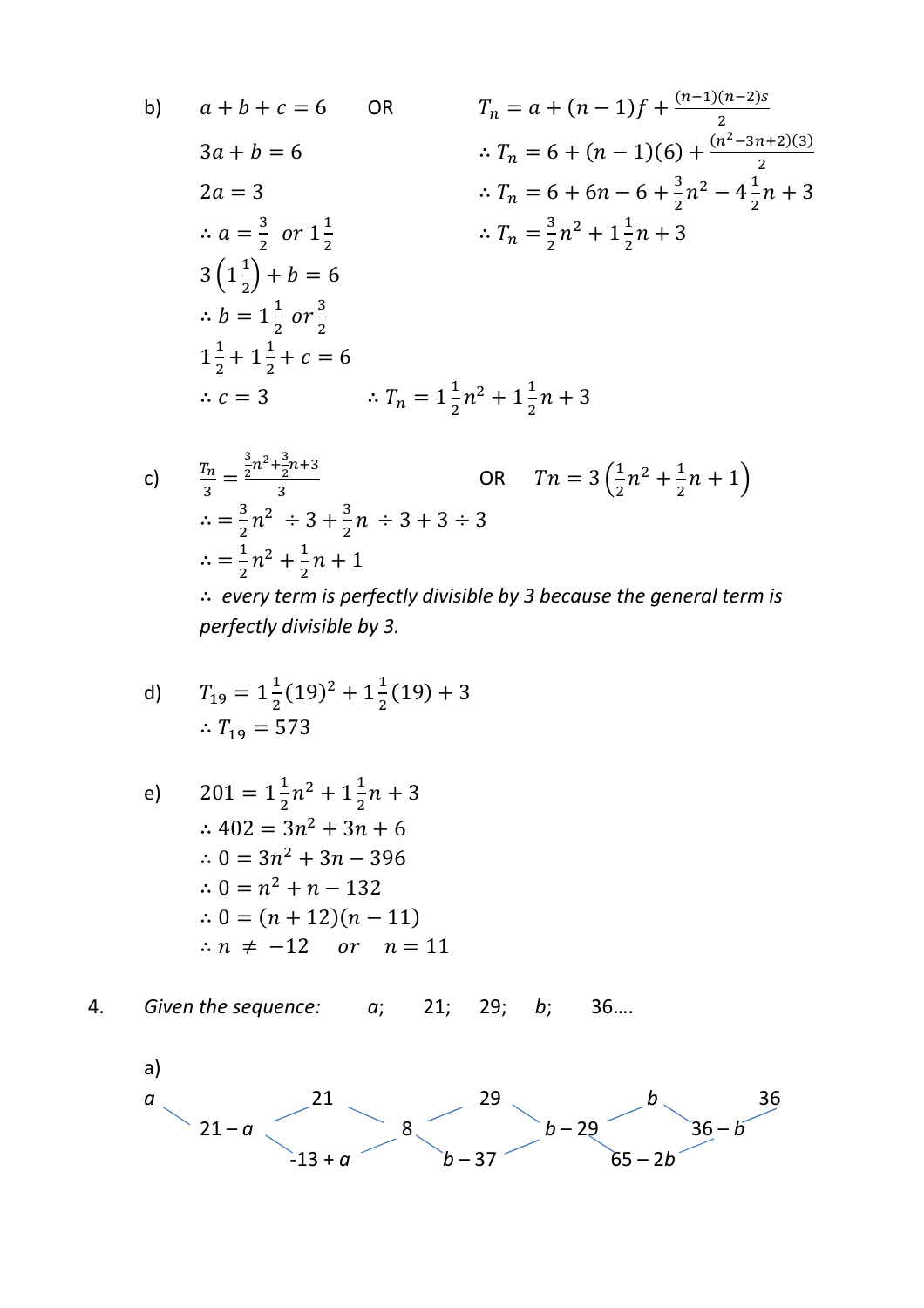$$
\therefore b - 37 = 65 - 2b
$$
  
\n
$$
\therefore 3b = 102
$$
  
\n
$$
\therefore b = 34
$$
  
\n
$$
\therefore -13 + a = b - 37
$$
  
\n
$$
\therefore a = 34 - 37 + 13
$$
  
\n
$$
\therefore a = 10
$$
  
\n**b)** 10  
\n21  
\n29  
\n34  
\n36  
\n34  
\n36  
\n36

$$
a + b + c = 10 \quad \text{OR} \quad T_n = a + (n - 1)f + \frac{(n - 1)(n - 2)s}{2}
$$
\n
$$
3a + b = 11 \qquad \therefore T_n = 10 + (n - 1)(11) + \frac{(n^2 - 3n + 2)(-3)}{2}
$$
\n
$$
2a = -3 \qquad \therefore Tn = 10 + 11n - 11 - \frac{3}{2}n^2 + \frac{9}{2}n - 3
$$
\n
$$
\therefore a = -\frac{3}{2} \quad \text{or} \quad -1\frac{1}{2} \qquad \therefore T_n = -\frac{3}{2}n^2 + 15\frac{1}{2}n - 4
$$
\n
$$
3\left(-\frac{3}{2}\right) + b = 11
$$
\n
$$
\therefore b = 15\frac{1}{2}
$$
\n
$$
-\frac{3}{2} + 15\frac{1}{2} + c = 10
$$
\n
$$
\therefore c = -4
$$

c) 
$$
T_{17} = -\frac{3}{2}(17)^2 + 15\frac{1}{2}(17) - 4
$$
  
  $\therefore T_{17} = -174$ 

d) 
$$
1 = -\frac{3}{2}n^2 + 15\frac{1}{2}n - 4
$$

$$
\therefore 2 = -3n^2 + 31n - 8
$$

$$
\therefore 0 = -3n^2 + 31n - 10
$$

$$
\therefore 0 = 3n^2 - 31n + 10
$$

$$
\therefore 0 = (3n - 1)(n - 10)
$$

$$
\therefore n \neq \frac{1}{3} \text{ or } n = 10 \checkmark
$$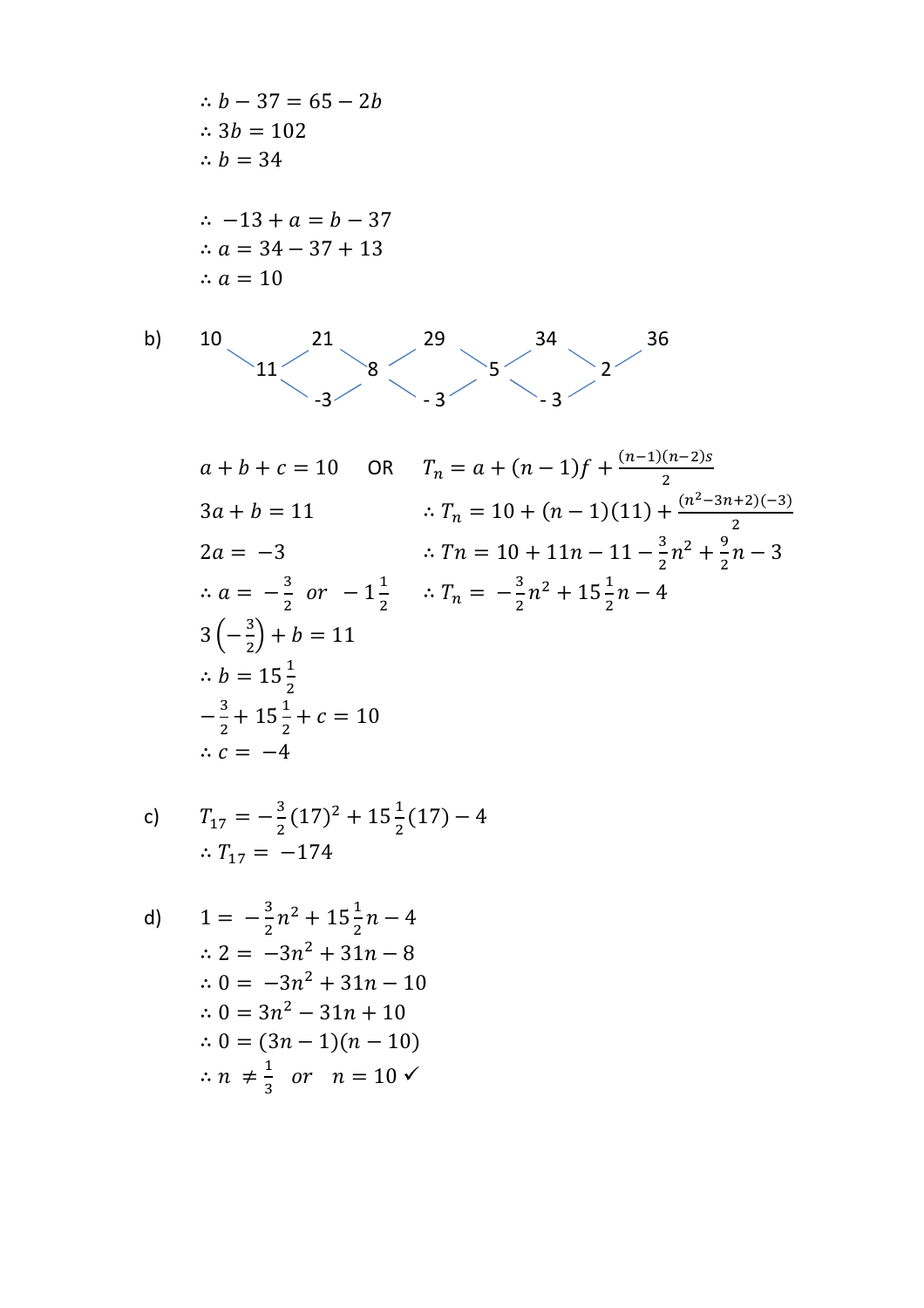a)  
\na  
\n
$$
2-a
$$
\n
$$
2 + 2 + 2 + a
$$
\n
$$
3 + b = -4 - 2b
$$
\n
$$
3a + b = -4
$$
\n
$$
3a + b = -4
$$
\n
$$
3a + b = -4
$$
\n
$$
3a + b + c = 4
$$
\n
$$
a = -4 - 2(-4) - (-4) - 4
$$
\n
$$
a = 4
$$
\n
$$
a + b + c = 4
$$
\n
$$
2 - 2
$$
\n
$$
a = 4
$$
\n
$$
a + b + c = 4
$$
\n
$$
3a + b = -6
$$
\n
$$
2a = 4
$$
\n
$$
a = 2
$$
\n
$$
3a + b = -6
$$
\n
$$
a = 2
$$
\n
$$
3a + b = -6
$$
\n
$$
a = 2
$$
\n
$$
3a + b = -6
$$
\n
$$
3a + b = -6
$$
\n
$$
3a + b = -6
$$
\n
$$
3a + b = -6
$$
\n
$$
3a + b = -6
$$
\n
$$
3a + b = -6
$$
\n
$$
3a + b = -6
$$
\n
$$
3a + b = -6
$$
\n
$$
3a + b = -6
$$
\n
$$
3a + b = -6
$$
\n
$$
3a + b = -6
$$
\n
$$
3a + b = -6
$$
\n
$$
3a + b = -6
$$
\n
$$
3a + b = -6
$$
\n
$$
3a + b = -6
$$
\n
$$
3a + b = -6
$$
\n
$$
3a + b = -6
$$
\n
$$
3a + b = -6
$$
\n
$$
3a + b = -6
$$
\n
$$
3a + b = -6
$$
\n
$$
3a + b = -6
$$
\n
$$
3a + b = -6
$$
\n
$$
3a + b = -6
$$
\n
$$
3a + b = -6
$$
\n
$$
3a + b = -6
$$

 $\therefore n \neq -3$  or  $n = 9$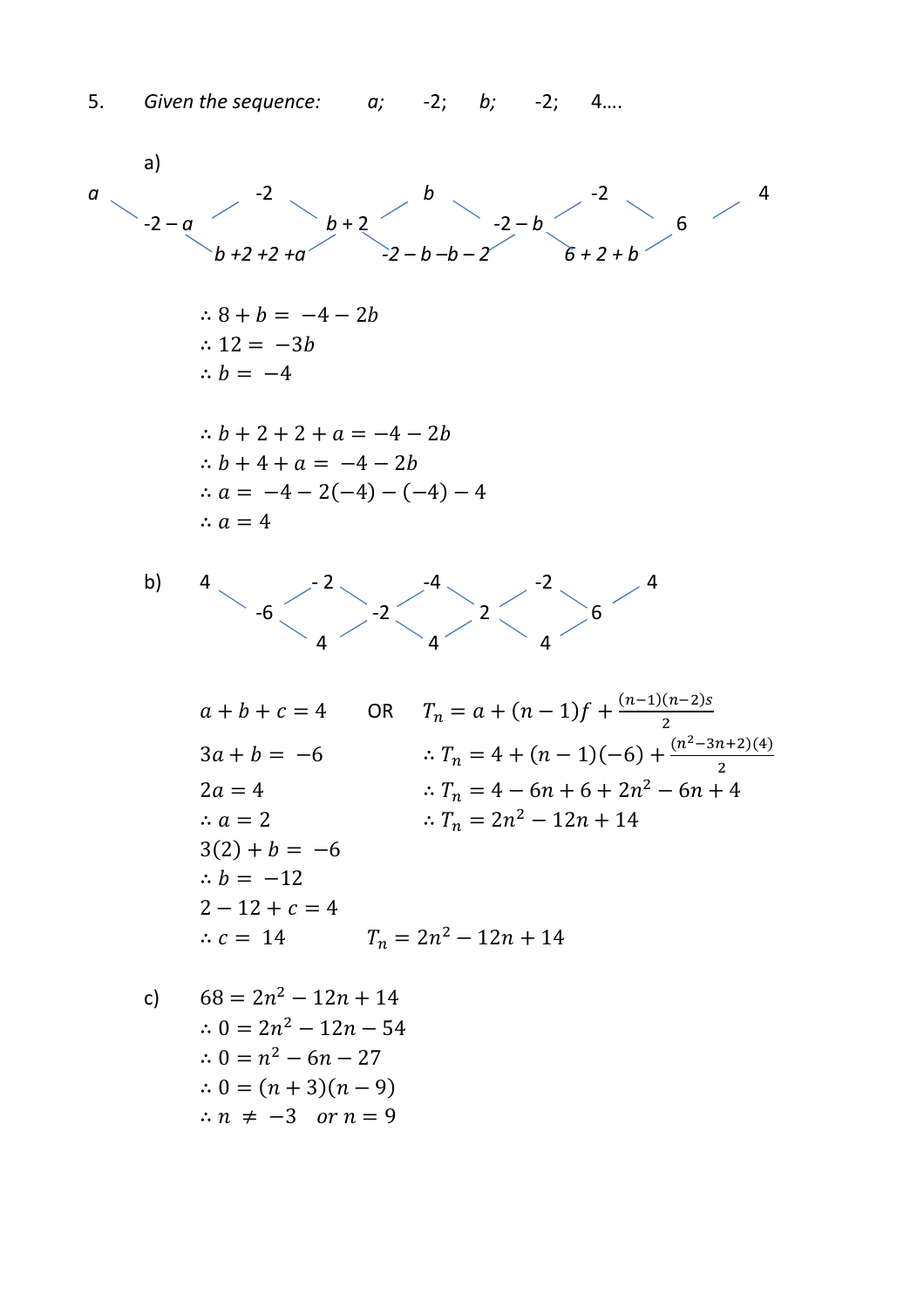d) 
$$
320 = 2(2n + 1)^2 - 12(2n + 1) + 14 + 2(2n + 3)^2 - 12(2n + 3) + 14
$$
  
\n $320 = 2(4n^2 + 4n + 1) - 24n - 12 + 14 + 2(4n^2 + 12n + 9) - 24n - 36 + 14$   
\n $\therefore 320 = 8n^2 + 8n + 2 - 48n - 20 + 8n^2 + 24n + 18$   
\n $\therefore 0 = 16n^2 - 16n - 320$   
\n $\therefore 0 = n^2 - n - 20$   
\n $\therefore 0 = (n-5)(n + 4)$   $\therefore n = 5$  or  $n \neq -4$   
\n $\therefore$  the 1<sup>st</sup> odd term is = 2(5) + 1 = 11  
\nThe 2<sup>nd</sup> odd term is = 2(5) + 3 = 13  
\n $\therefore$  The 11<sup>th</sup> and 13<sup>th</sup> terms added together will give you 320.  
\n6. a) 2  
\n $1$   
\n $2$   
\n $3$   
\n $a + b + c = 2$  OR  $T_n = a + (n - 1)f + \frac{(n-1)(n-2)s}{2}$   
\n $3a + b = 1$   $\therefore T_n = 2 + (n-1)(1) + \frac{(n^2-3n+2)(1)}{2}$   
\n $2a = 1$   $\therefore T_n = 2 + n - 1 + \frac{1}{2}n^2 - \frac{3}{2}n + 1$   
\n $\therefore a = \frac{1}{2}$   $\therefore T_n = \frac{1}{2}n^2 - \frac{1}{2}n + 2$   
\n $3(\frac{1}{2}) + b = 1$   
\n $\therefore b = -\frac{1}{2}$   
\n $\frac{1}{2} - \frac{1}{2} + c = 2$   
\n $\therefore c = 2$   $\therefore T_n = \frac{1}{2}n^2 - \frac{1}{2}n + 2$   
\nb)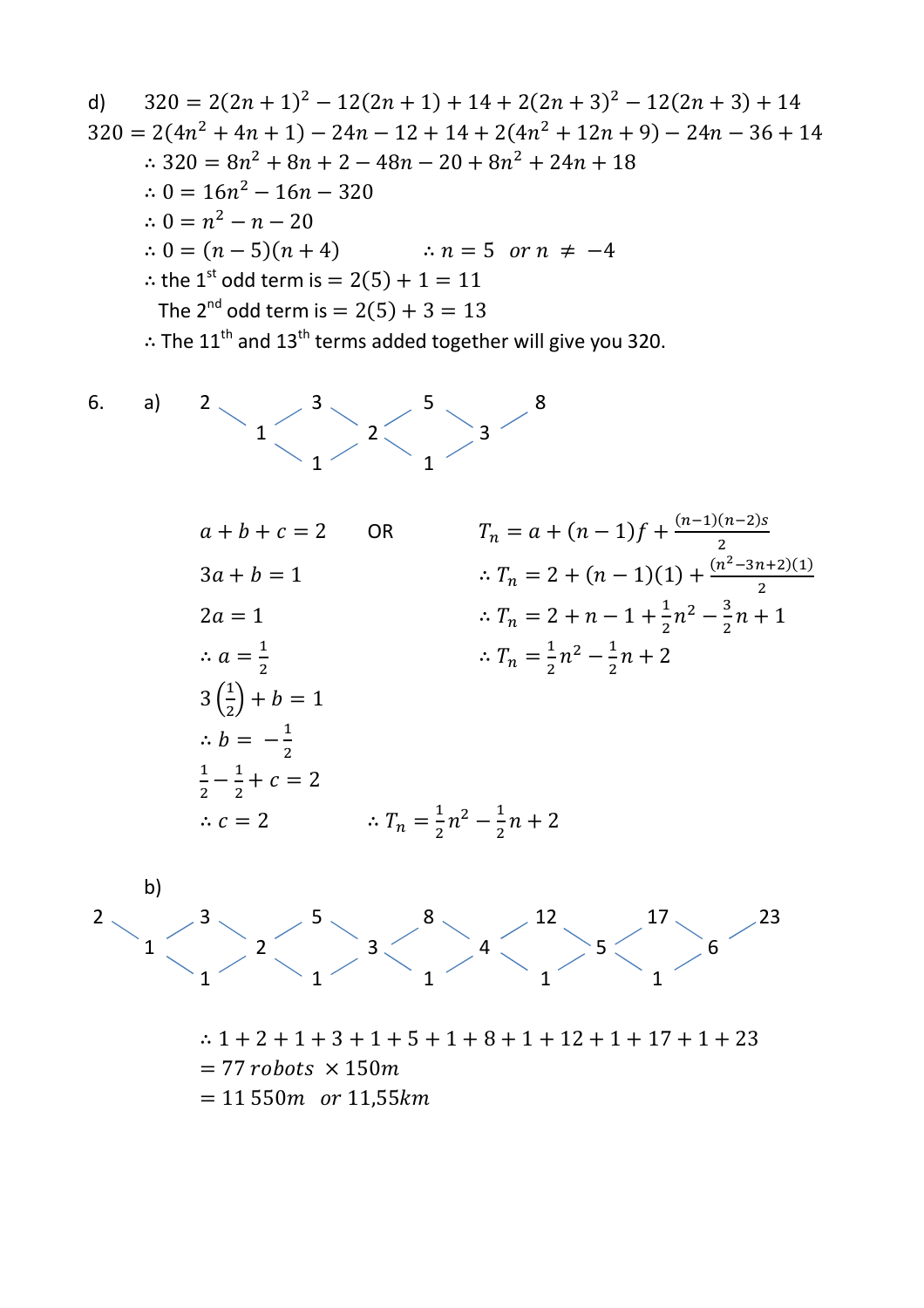## Arithmetic Sequences and Series

 $7.$ Given the series:  $10 + 18 + 26 + 34 + ...$ 

- $a=10$  $a)$  $d=8$
- $100 = 10 + (n 1)(8)$  $b)$  $90 = 8n - 8$  $98 = 8n$ ∴  $n = 12\frac{1}{4}$  ∴ 100 is not a part of the series.

c) 
$$
T_{17} = 10 + (17 - 1)(8)
$$
  
 $T_{17} = 138$ 

d) 
$$
S_n = \frac{n}{2} [2a + (n-1)d]
$$
  
\n
$$
\therefore S_{10} = \frac{10}{2} [2(10) + (9)(8)]
$$
  
\n
$$
= 5[20 + 72]
$$
  
\n
$$
= 5[92]
$$
  
\n
$$
= 460
$$

e) 
$$
S_{20-10} = \frac{20}{2} [2(10) + (19)(8)] - 460
$$

$$
= 10[20 + 152] - 460
$$

$$
= 10[172] - 460
$$

$$
= 1720 - 460
$$

$$
= 1 260
$$

8. Given the series: 
$$
7\frac{1}{3} + 9 + 10\frac{2}{3} + 12\frac{1}{3} + \cdots
$$

a) 
$$
a = 7\frac{1}{3}
$$
 and  $d = 9 - 7\frac{1}{3} = \frac{5}{3}$   

$$
\therefore T_n = 7\frac{1}{3} + (n-1)\left(\frac{5}{3}\right) = 5\frac{2}{3} + 1\frac{2}{3}n
$$

b) 
$$
T_{14} = 7\frac{1}{3} + (13)\left(\frac{5}{3}\right)
$$
  
\n $\therefore T_{14} = 7\frac{1}{3} + 21\frac{2}{3}$   $\therefore T_{14} = 29$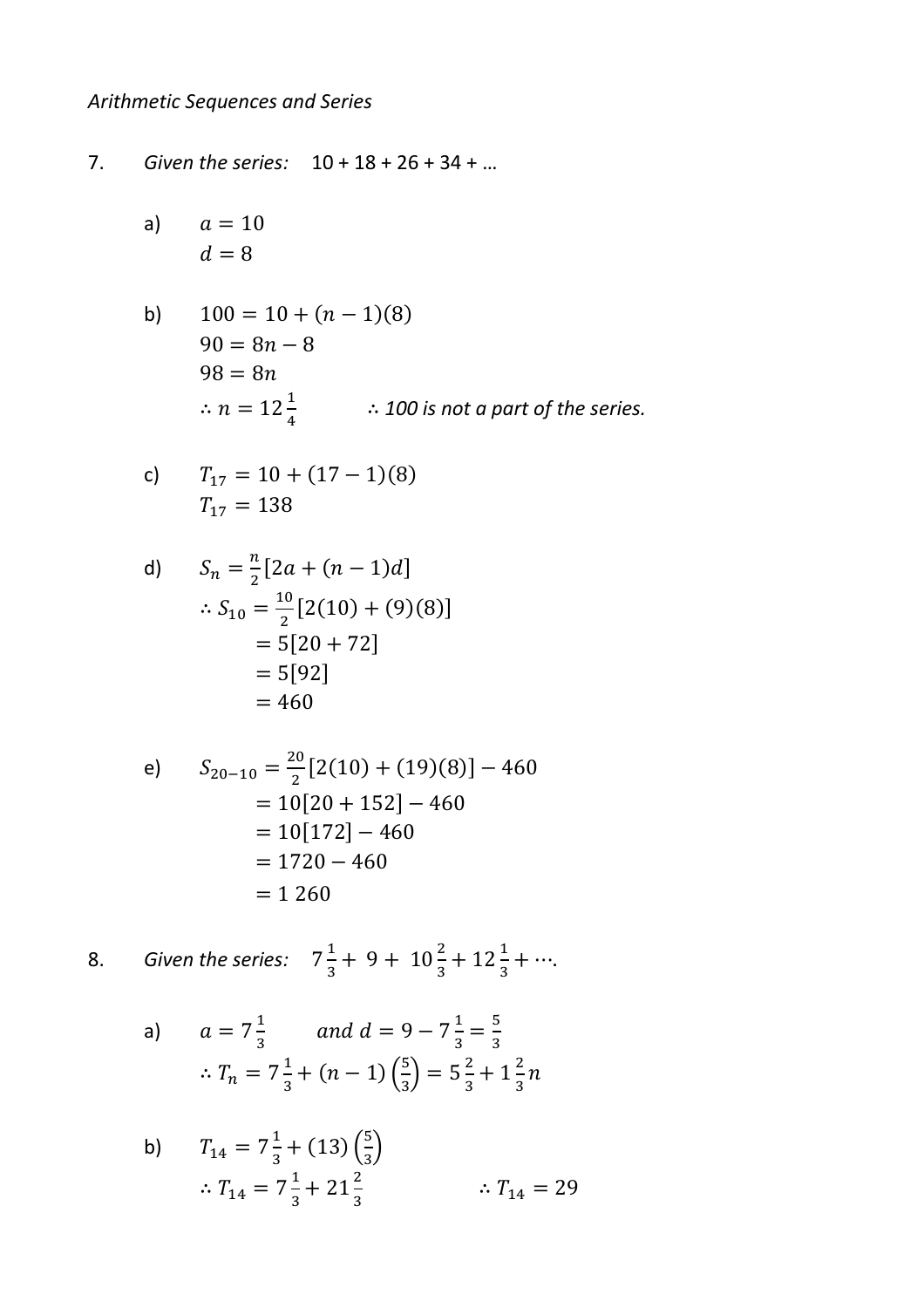c) 
$$
22\frac{1}{3} = 7\frac{1}{3} + (n-1)\left(\frac{5}{3}\right)
$$
  
\n $\therefore 15 = \left(\frac{5}{3}\right)(n-1)$   
\n $\therefore 9 = n-1$   
\n $\therefore n = 10$ 

d) 
$$
S_{20} = \frac{20}{2} \left[ 2 \left( 7 \frac{1}{3} \right) + (19) \left( \frac{5}{3} \right) \right]
$$

$$
\therefore S_{20} = 10 \left[ 14 \frac{2}{3} + 31 \frac{2}{3} \right]
$$

$$
\therefore S_{20} = 10 \left[ 46 \frac{1}{3} \right]
$$

$$
\therefore S_{20} = 463 \frac{1}{3}
$$

e) 
$$
590\frac{1}{3} = \frac{n}{2} \left[ 2\left(7\frac{1}{3}\right) + (n-1)\left(\frac{5}{3}\right) \right]
$$
  
\n $\therefore 1180\frac{2}{3} = n \left[ 14\frac{2}{3} + \frac{5}{3}n - \frac{5}{3} \right]$   
\n $\therefore 1180\frac{2}{3} = 14\frac{2}{3}n + \frac{5}{3}n^2 - \frac{5}{3}n$   
\n $\therefore 0 = \frac{5}{3}n^2 + 13n - 1180\frac{2}{3}$   
\n $\therefore 0 = n^2 + 39n - 3542$   
\n $\therefore 0 = (5n + 154)(n - 23)$   
\n $\therefore n \neq -\frac{154}{5}$  or  $n = 23$ 

9. Given that the following sequence is an arithmetic series:  $p-1$ ;  $p+2$ ;  $2p...$ 

a) 
$$
T_2 - T_1 = T_3 - T_2
$$
  
\n $\therefore p + 2 - (p - 1) = 2p - (p + 2)$   
\n $\therefore p + 2 - p + 1 = 2p - p - 2$   
\n $\therefore 3 = p - 2$   
\n $\therefore p = 5$ 

b) 4 7 10...  

$$
\therefore a = 4
$$

$$
\therefore d = 3
$$

c) 
$$
T_{11} = 4 + (10)(3)
$$
  
\n $T_{11} = 34$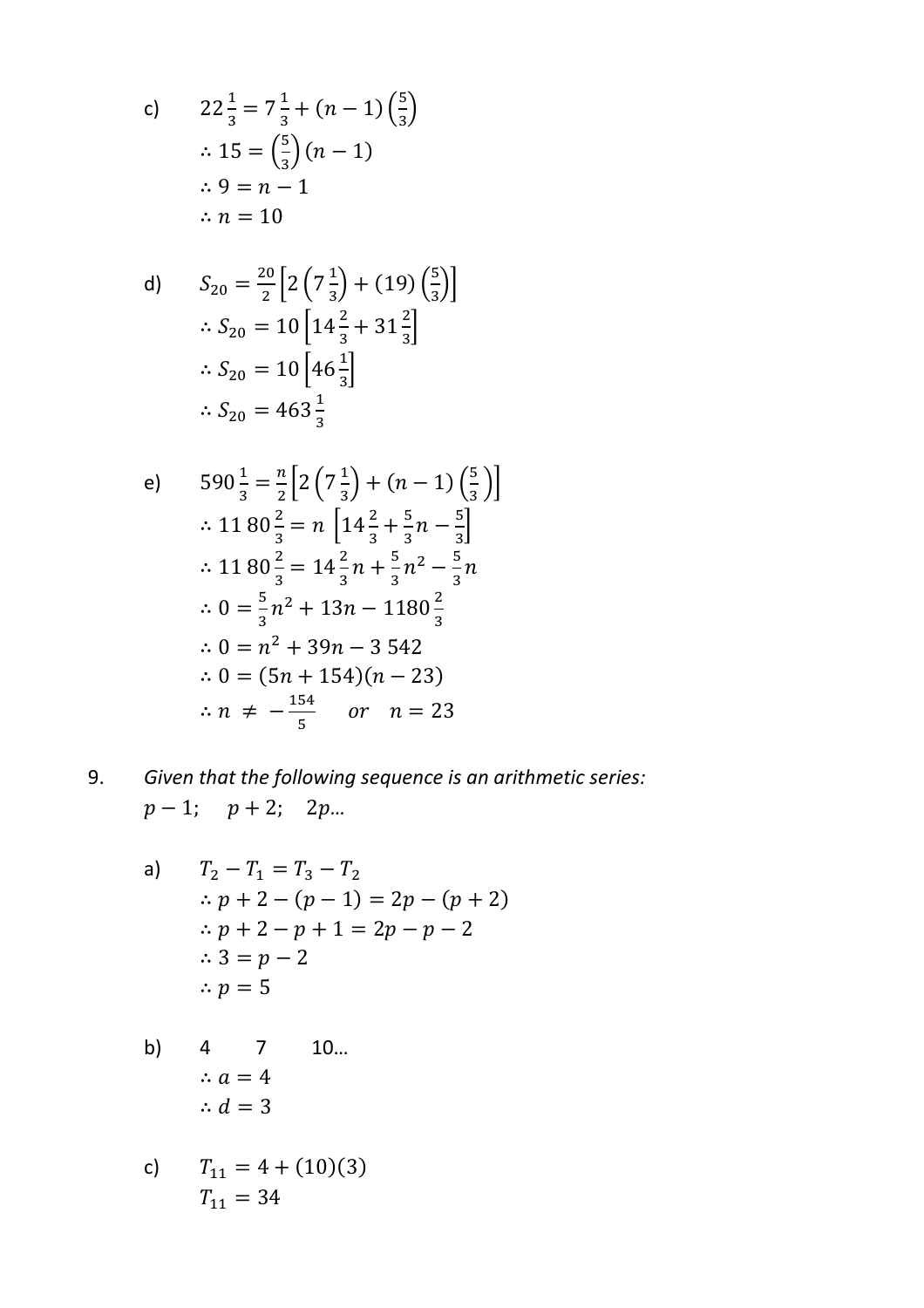d) 
$$
S_{21} = \frac{21}{2} [2(4) + (20)(3)]
$$
  
\n $\therefore S_{21} = \frac{21}{2} [8 + 60]$   
\n $\therefore S_{21} = \frac{21}{2} [68]$   
\n $\therefore S_{21} = 714$ 

e) 
$$
286 = \frac{n}{2} [2(4) + (n - 1)(3)]
$$

$$
\therefore 572 = n[8 + 3n - 3]
$$

$$
\therefore 0 = 3n^2 + 5n - 572
$$

$$
\therefore 0 = (3n + 44)(n - 13)
$$

$$
\therefore n \neq -\frac{44}{3} \quad n = 13 \checkmark
$$

10. Given that the following sequence is an arithmetic series:  $3-2p$ ;  $p+3$ ;  $p-3...$ 

a) 
$$
T_2 - T_1 = T_3 - T_2
$$
  
\n $\therefore p + 3 - (3 - 2p) = p - 3 - (p + 3)$   
\n $\therefore p + 3 - 3 + 2p = p - 3 - p - 3$   
\n $\therefore 3p = -6$   
\n $\therefore p = -2$ 

$$
\therefore T_1 = 3 - 2(-2) = 7 \qquad \therefore T_2 = -2 + 3 = 1
$$
  

$$
\therefore T_3 = -2 - 3 = -5
$$

b) 
$$
T_n = 7 + (n-1)(-6) = 13 - 6n
$$

c) 
$$
T_{15} = 7 + (14)(-6)
$$
  
 $\therefore T_{15} = -77$ 

d) 
$$
S_n = \frac{n}{2} [2a + (n-1)d]
$$
  
\n
$$
\therefore S_{16} = \frac{16}{2} [2(7) + (15)(-6)]
$$
  
\n
$$
\therefore S_{16} = 8[14 - 90]
$$
  
\n
$$
\therefore S_{16} = 8[-76]
$$
  
\n
$$
\therefore S_{16} = -608
$$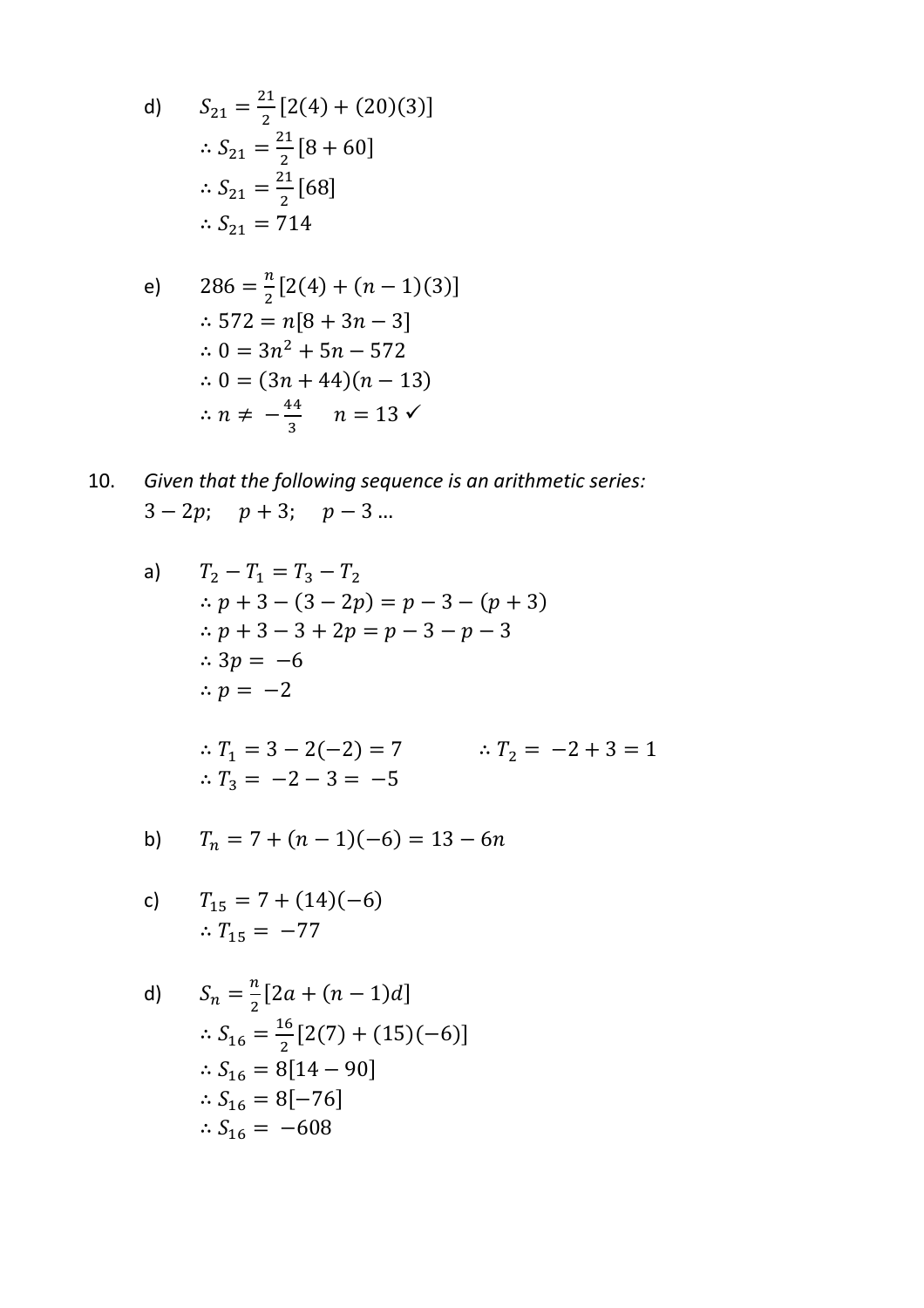Given that an arithmetic sequence has a  $6^{th}$  term equal to 39 and a  $10^{th}$  term  $11.$ equal to 83, determine:

$$
T_6 = 39 \qquad T_{10} = 83
$$

a)  $\therefore$  39 =  $a + 5d$  $\therefore 83 = a \bar{+} 9d$  $\frac{1}{44} = -4d$  $\therefore d = 11$  $\therefore$  39 =  $a + 5(11)$  $\therefore a = -16$ 

b) 
$$
T_9 = -16 + (8)(11)
$$
  
 $\therefore T_9 = 72$ 

c) 
$$
S_n = \frac{n}{2} [2a + (n-1)d]
$$
  
\n
$$
\therefore S_{19} = \frac{19}{2} [2(-16) + (18)(11)]
$$
  
\n
$$
\therefore S_{19} = \frac{19}{2} [-32 + 198]
$$
  
\n
$$
\therefore S_{19} = \frac{19}{2} [166]
$$
  
\n
$$
\therefore S_{19} = 1\,577
$$

d) 
$$
127 = -16 + (n - 1)(11)
$$
  
\n $\therefore 143 = 11(n - 1)$   
\n $\therefore 13 = n - 1$   
\n $\therefore n = 14$ 

 $e)$ 

$$
S_n = \frac{n}{2} [2a + (n-1)d]
$$
  
\n
$$
\therefore 4305 = \frac{n}{2} [2(-16) + (n-1)(11)]
$$
  
\n
$$
\therefore 8610 = n[-32 + 11n - 11]
$$
  
\n
$$
\therefore 0 = 11n^2 - 43n - 8610
$$
  
\n
$$
\therefore 0 = (11n + 287)(n - 30)
$$
  
\n
$$
\therefore n \neq -\frac{287}{11} \quad or \quad n = 30 \quad \checkmark
$$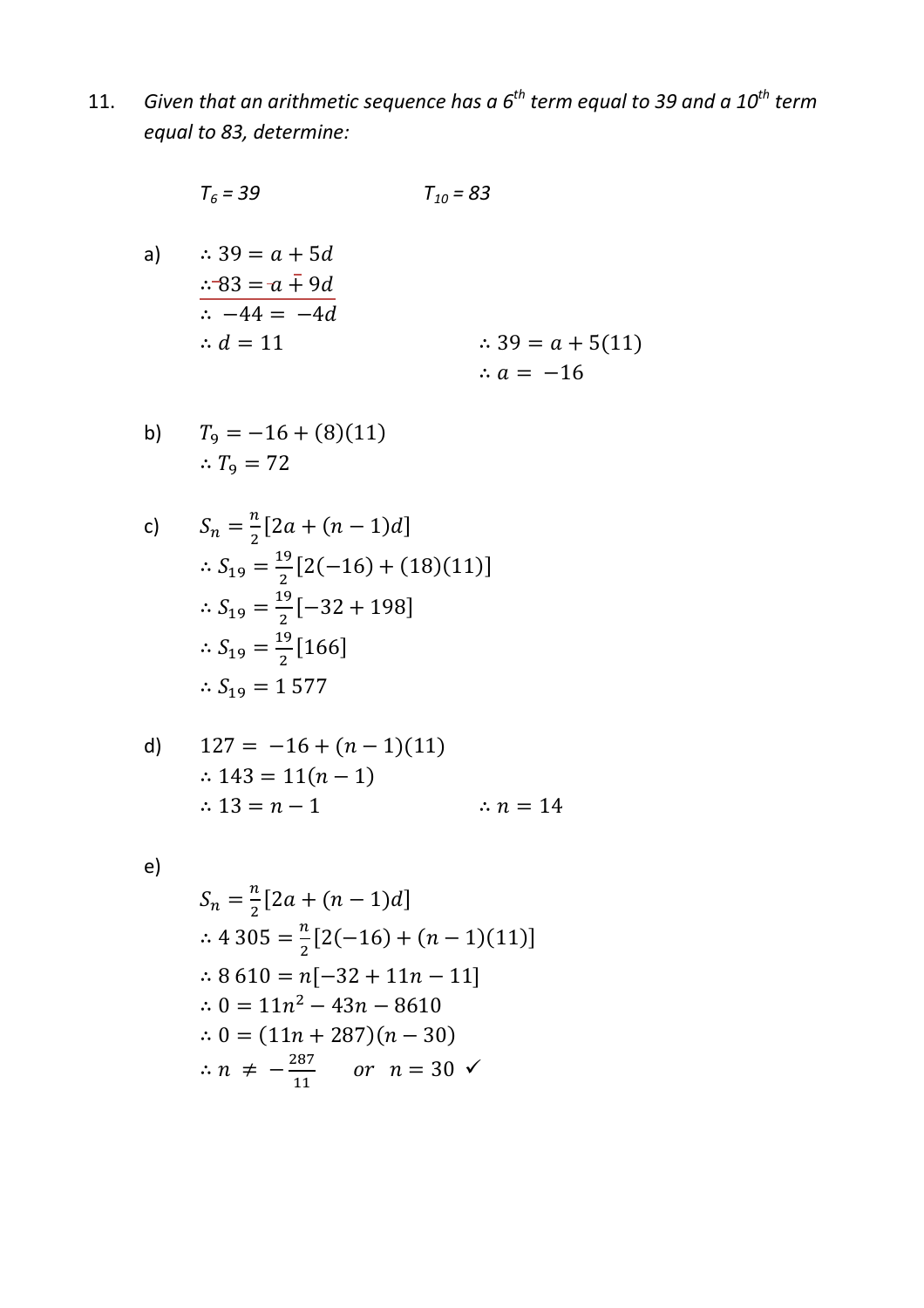Given that an arithmetic sequence has a fourth term equal to 7 and a ninth  $12.$ term equal to 57, determine:

$$
T_4 = 7 \qquad T_9 = 57
$$

a)  $\therefore 7 = a + 3d$  $\therefore 57 = a + 8d$  $\therefore -50 = -5d$  $\therefore d = 10$  $\therefore 7 = a + 3(10)$  $\therefore a = -23$ 

c) 
$$
S_n = \frac{n}{2} [2a + (n-1)d]
$$

$$
\therefore S_{18} = \frac{18}{2} [2(-23) + (17)(10)]
$$

$$
\therefore S_{18} = 9[-46 + 170]
$$

$$
\therefore S_{18} = 9[124]
$$

$$
\therefore S_{18} = 1116
$$

d) 
$$
S_{18} - S_8 = 1116 - \frac{8}{2} [2(-23) + (7)(10)]
$$
  
\n $\therefore S_{18} - S_9 = 1116 - 4[-46 + 70]$   
\n $\therefore S_{18} - S_9 = 1116 - 4[24]$   
\n $\therefore S_{18} - S_9 = 1116 - 96$   
\n $\therefore S_{18} - S_9 = 1020$ 

e)   
\n
$$
\therefore 384 = \frac{n}{2} [2(-23) + (n - 1)(10)]
$$
\n
$$
\therefore 768 = n[-46 + 10n - 10]
$$
\n
$$
\therefore 0 = 10n^2 - 56n - 768
$$
\n
$$
\therefore 0 = 5n^2 - 28n - 384
$$
\n
$$
\therefore 0 = (5n + 32)(n - 12)
$$
\n
$$
\therefore n \neq -\frac{32}{5} \quad \text{or} \quad n = 12 \quad \checkmark
$$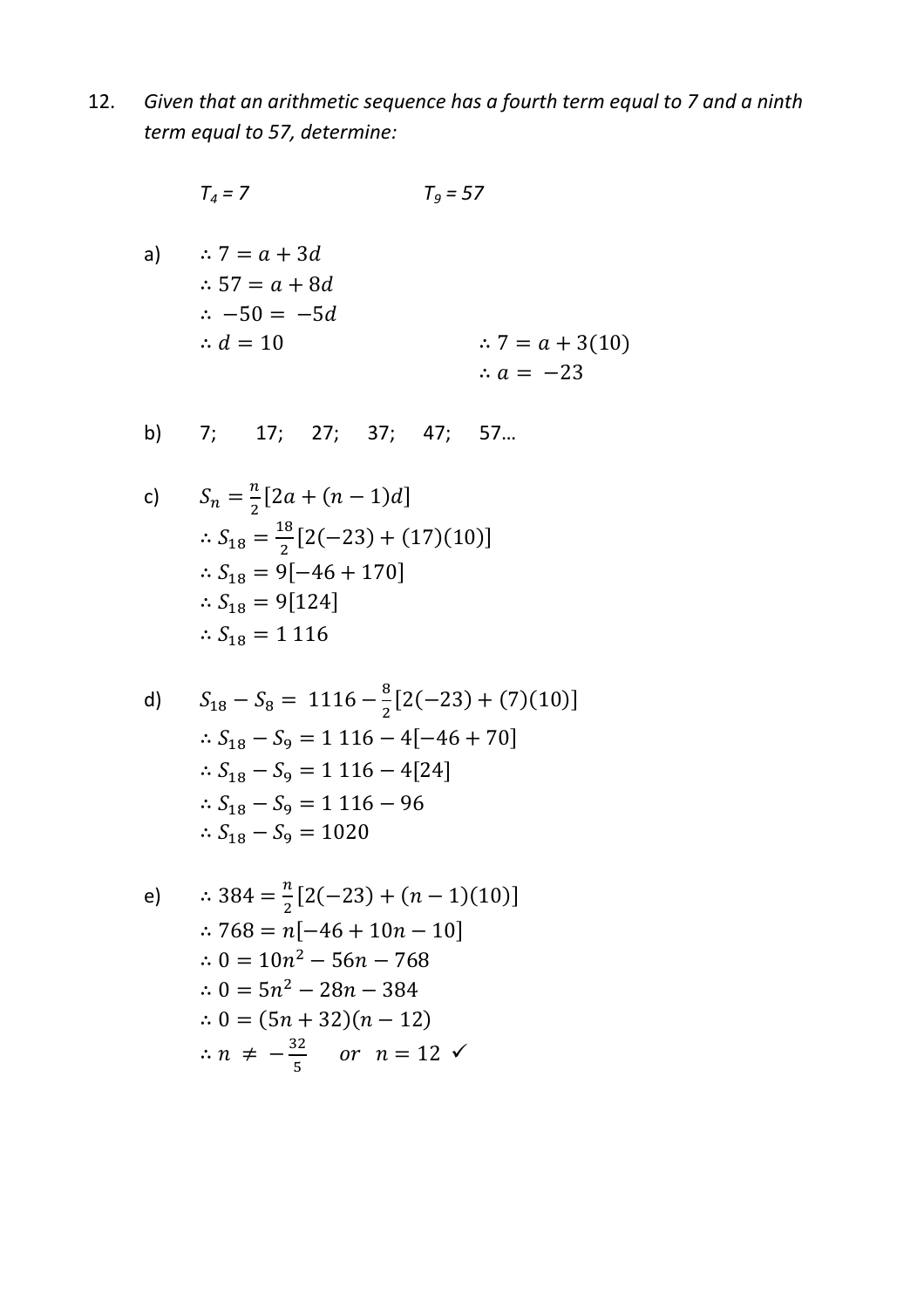13. *Given that the arithmetic sequence with the 6th term equal to 27 and the sum of the first 12 terms is equal to 504, determine:* 

$$
T_6 = 27
$$
  
\nS<sub>12</sub> = 504  
\n∴ a = 27 - 5d  
\n∴ 504 =  $\frac{12}{2}$  [2a + 11d] Substitute a in  
\n∴ 504 = 6[2(27 - 5d) + 11d]  
\n∴ 84 = 54 - 10d + 11d  
\n∴ 30 = d  
\n∴ a = 27 - 5(30)  
\n∴ a = -123

b) 
$$
T_8 = -123 + (7)(30)
$$
  
 $\therefore T_8 = 87$ 

c) 
$$
S_n = \frac{n}{2} [2a + (n-1)d]
$$

$$
\therefore S_{17} = \frac{17}{2} [2(-123) + 16(30)]
$$

$$
\therefore S_{17} = \frac{17}{2} [-246 + 480]
$$

$$
\therefore S_{17} = \frac{17}{2} [234]
$$

$$
\therefore S_{17} = 1989
$$

d) 
$$
357 = -123 + (n - 1)(30)
$$
  
\n $\therefore 480 = (30)(n - 1)$   
\n $\therefore 16 = n - 1$   
\n $\therefore n = 17$ 

*Geometric Sequences and Series* 

14. *Given the geometric series:* 6 + 30 + 150 + 750 + …

a) 
$$
a = 6
$$
  
\n $r = 5$   $\therefore T_n = 6.5^{n-1}$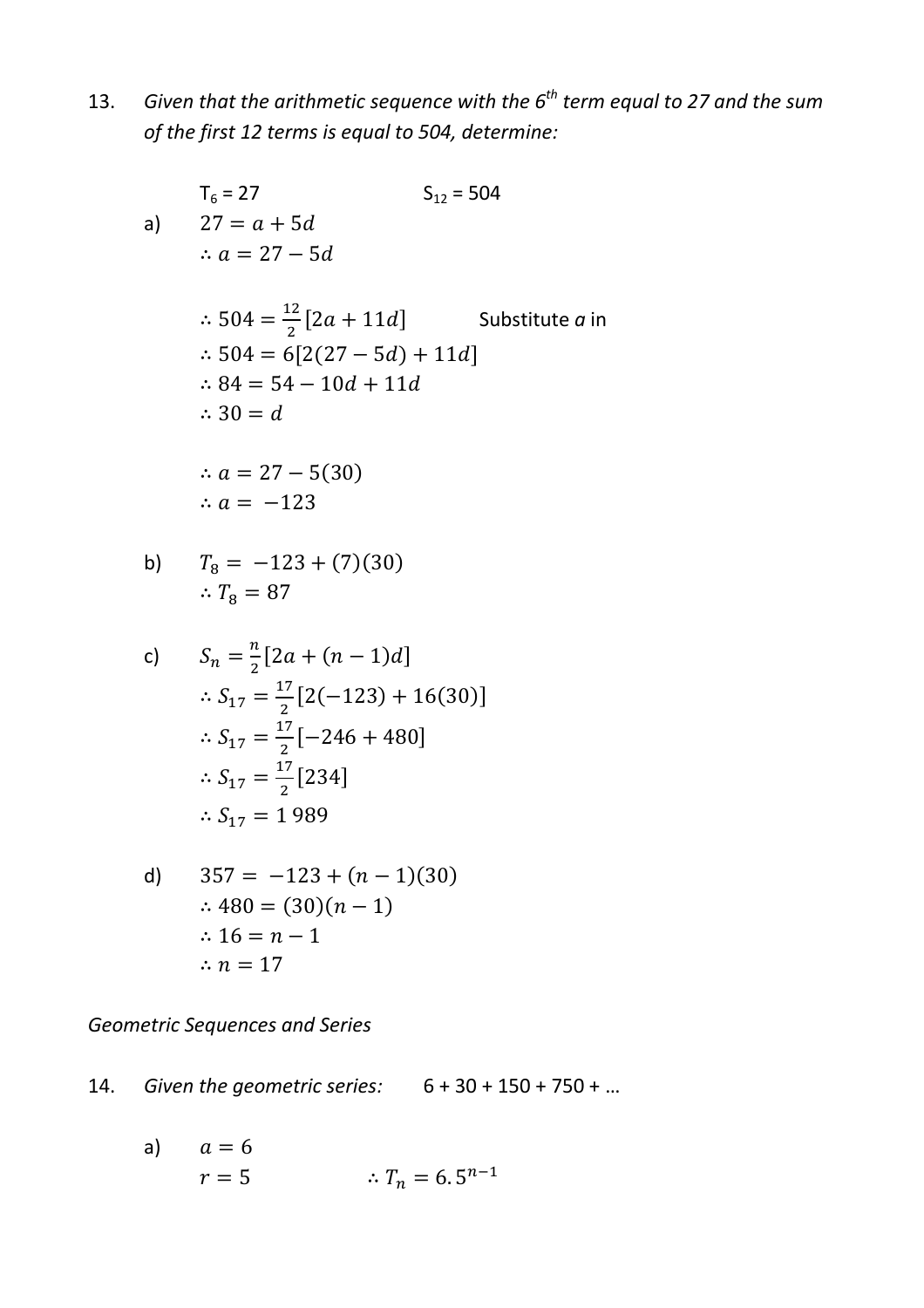b) 
$$
S_n = \frac{a(1 - r^n)}{1 - r}
$$
  
\n $\therefore S_8 = \frac{6(1 - 5^8)}{1 - 5}$   
\n $\therefore S_8 = 585936$ 

 $\mathsf{C}\big)$ It is diverging because the ratio is greater than 1.

Given the following geometric series:  $1 + \frac{1}{4} + \frac{1}{16} + \frac{1}{64} + \cdots$ 15.

a) 
$$
a = 1
$$
  
\n $r = \frac{1}{4}$   $\therefore T_n = 1 \cdot \left(\frac{1}{4}\right)^{n-1}$ 

b) 
$$
S_n = \frac{a(1 - r^n)}{1 - r}
$$

$$
\therefore S_{12} = \frac{1\left(1 - \left(\frac{1}{4}\right)^{12}\right)}{1 - \frac{1}{4}}
$$

$$
\therefore S_{12} = 1,33
$$

c) 
$$
\therefore S_{50} = \frac{1(1 - (\frac{1}{4})^{50})}{1 - \frac{1}{4}}
$$

$$
\therefore S_{50} = 1\frac{1}{3}
$$

d) Converging, 
$$
-1 < r < 1
$$

e) 
$$
S_{\infty} = \frac{a}{1-r}
$$

$$
\therefore S_{\infty} = \frac{1}{1-\frac{1}{4}}
$$

$$
\therefore S_{\infty} = 1\frac{1}{3}
$$

f) 
$$
T_n = \frac{1}{16384} = 1 \cdot \left(\frac{1}{4}\right)^{n-1} \\
\therefore \log_{\frac{1}{4}} \frac{1}{16384} = n - 1 \\
\therefore n - 1 = 7 \\
\therefore n = 8
$$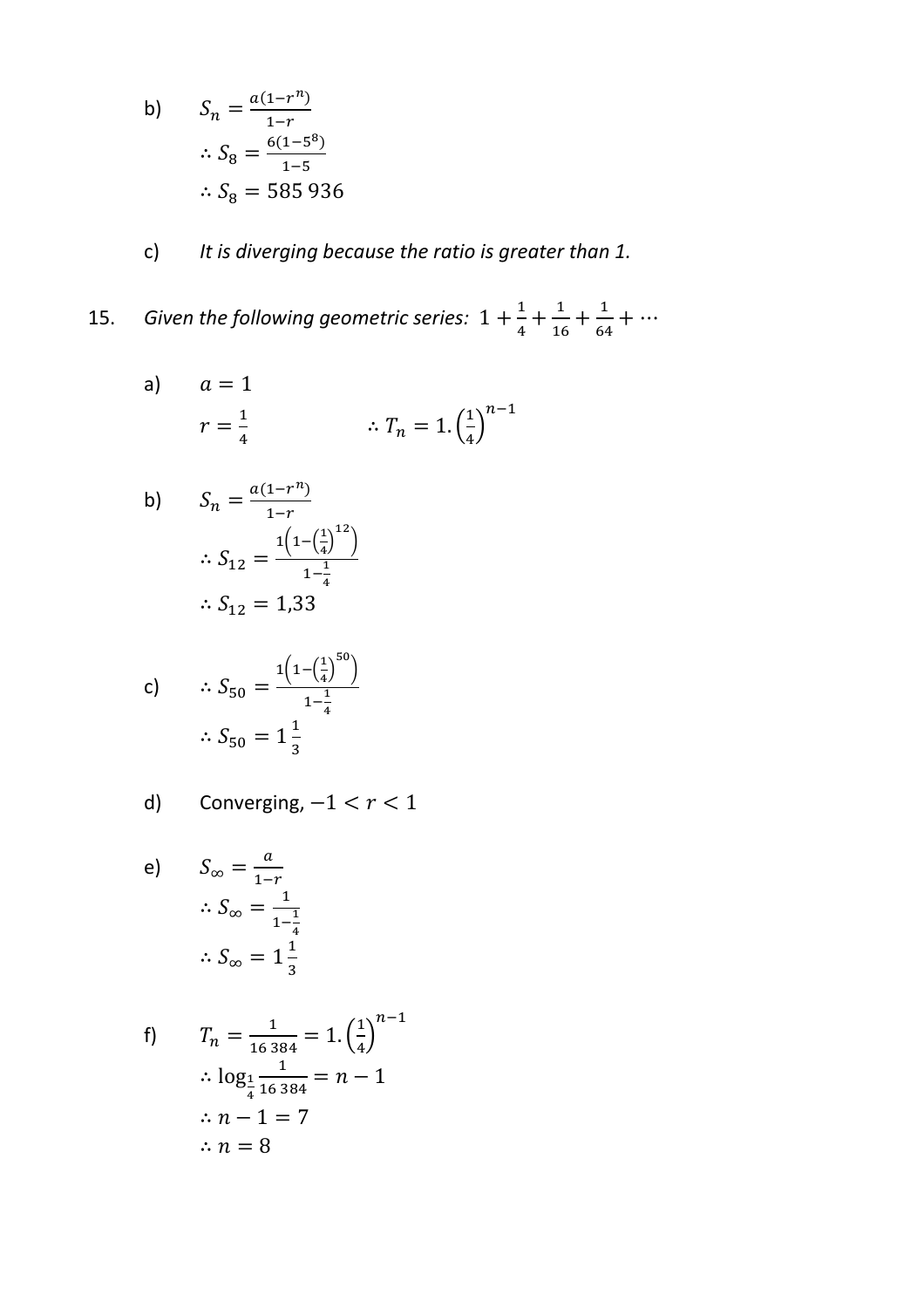Given the following geometric series:  $14 + 21 + 31\frac{1}{2} + 47\frac{1}{4} + \cdots$ 16.

a) 
$$
a = 14
$$
  
\n $r = \frac{21}{14} = \frac{3}{2}$   $\therefore T_n = 14.(\frac{3}{2})^{n-1}$ 

b) 
$$
T_8 = 14. \left(\frac{3}{2}\right)^7
$$
  
 $\therefore T_8 = 239 \frac{13}{64}$ 

c) 
$$
S_n = \frac{a(1 - r^n)}{1 - r}
$$

$$
\therefore S_{16} = \frac{14(1 - (\frac{3}{2})^{16})}{1 - \frac{3}{2}}
$$

$$
\therefore S_{16} = 18363, 5434
$$

 $d)$  It is diverging, r is greater than 1.

e) 
$$
450 \frac{13}{32} = \frac{a(1 - r^n)}{1 - r}
$$
  
\n $\therefore \frac{14413}{32} = \frac{14(1 - (\frac{3}{2})^n)}{1 - \frac{3}{2}}$   
\n $\therefore -\frac{14413}{64} = 14(1 - (\frac{3}{2})^n)$   
\n $\therefore -\frac{2059}{64} = 1 - (\frac{3}{2})^n$   
\n $\therefore -\frac{2187}{128} = -(\frac{3}{2})^n$   
\n $\therefore \log_{\frac{3}{2}}(\frac{2187}{128}) = n$   
\n $\therefore n = 7$ 

17. Given that the following sequence is geometric:

$$
p-1
$$
;  $\frac{1}{p-1}$ ;  $\frac{1}{6p+3}$ ...

a)\* 
$$
\frac{T_2}{T_1} = \frac{T_3}{T_2}
$$
  
  $\therefore \frac{\frac{1}{p-1}}{p-1} = \frac{\frac{1}{6p+3}}{\frac{1}{p-1}}$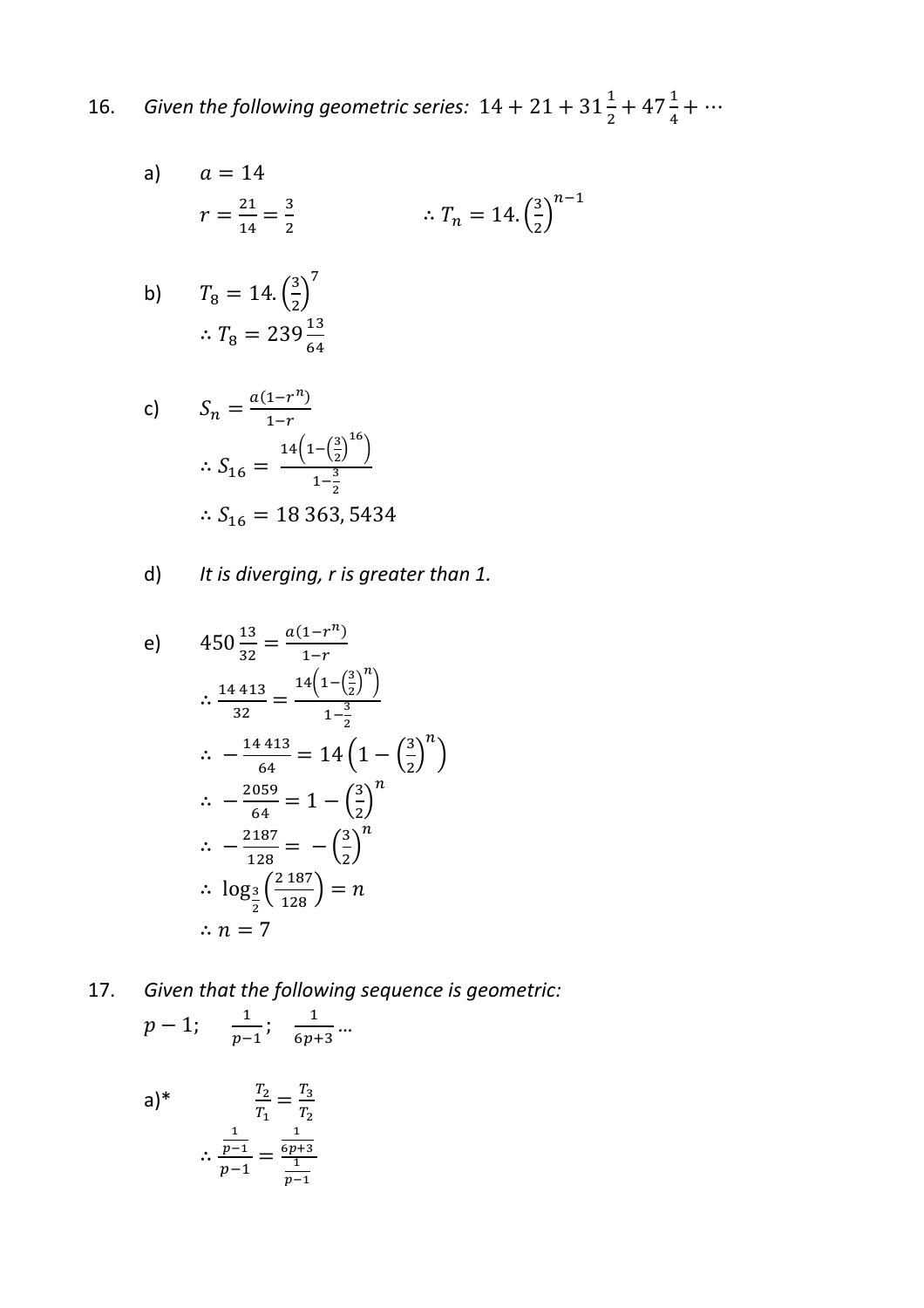$$
\therefore \frac{1}{p-1} \times \frac{1}{p-1} = \frac{1}{6p+3} \times \frac{p-1}{1}
$$
  
\n
$$
\therefore \frac{1}{(p-1)^2} = \frac{p-1}{6p+3}
$$
  
\n
$$
\therefore \frac{6p+3}{(p-1)^2} = p-1
$$
  
\n
$$
\therefore 6p+3 = (p-1)^3
$$
  
\n
$$
\therefore 6p+3 = p^3 - 3p^2 + 3p - 1
$$
  
\n
$$
\therefore 0 = p^3 - 3p^2 - 3p - 4
$$
  
\n
$$
\therefore 0 = (p-4)(p^2 + kp + 1)
$$
  
\n
$$
\therefore -4p^2 + kp^2 = -3p^2
$$
  
\n
$$
\therefore kp^2 = p^2
$$
  
\n
$$
\therefore k = 1
$$

$$
\therefore 0 = (p-4)(p^2 + p + 1)
$$
  
\n
$$
\therefore p = 4
$$

can't factorise this trinomial

b) 3; 
$$
\frac{1}{3}
$$
;  $\frac{1}{27}$ ...

c) 
$$
T_n = 3 \cdot \left(\frac{1}{9}\right)^{n-1}
$$
  
\n $\therefore T_7 = 3 \cdot \left(\frac{1}{9}\right)^6$   
\n $\therefore T_7 = \frac{1}{177 \cdot 147}$ 

d) 
$$
S_{10} = \frac{3\left(1 - \left(\frac{1}{9}\right)^{10}\right)}{1 - \frac{1}{9}}
$$

$$
\therefore S_{10} = 3,37499
$$

e) 
$$
\frac{1}{19683} = 3 \cdot \left(\frac{1}{9}\right)^{n-1}
$$

$$
\therefore \frac{1}{59049} = \left(\frac{1}{9}\right)^{n-1}
$$

$$
\therefore \log_{\frac{1}{9}}\left(\frac{1}{59049}\right) = n - 1
$$

$$
\therefore n - 1 = 5
$$

$$
\therefore n = 6
$$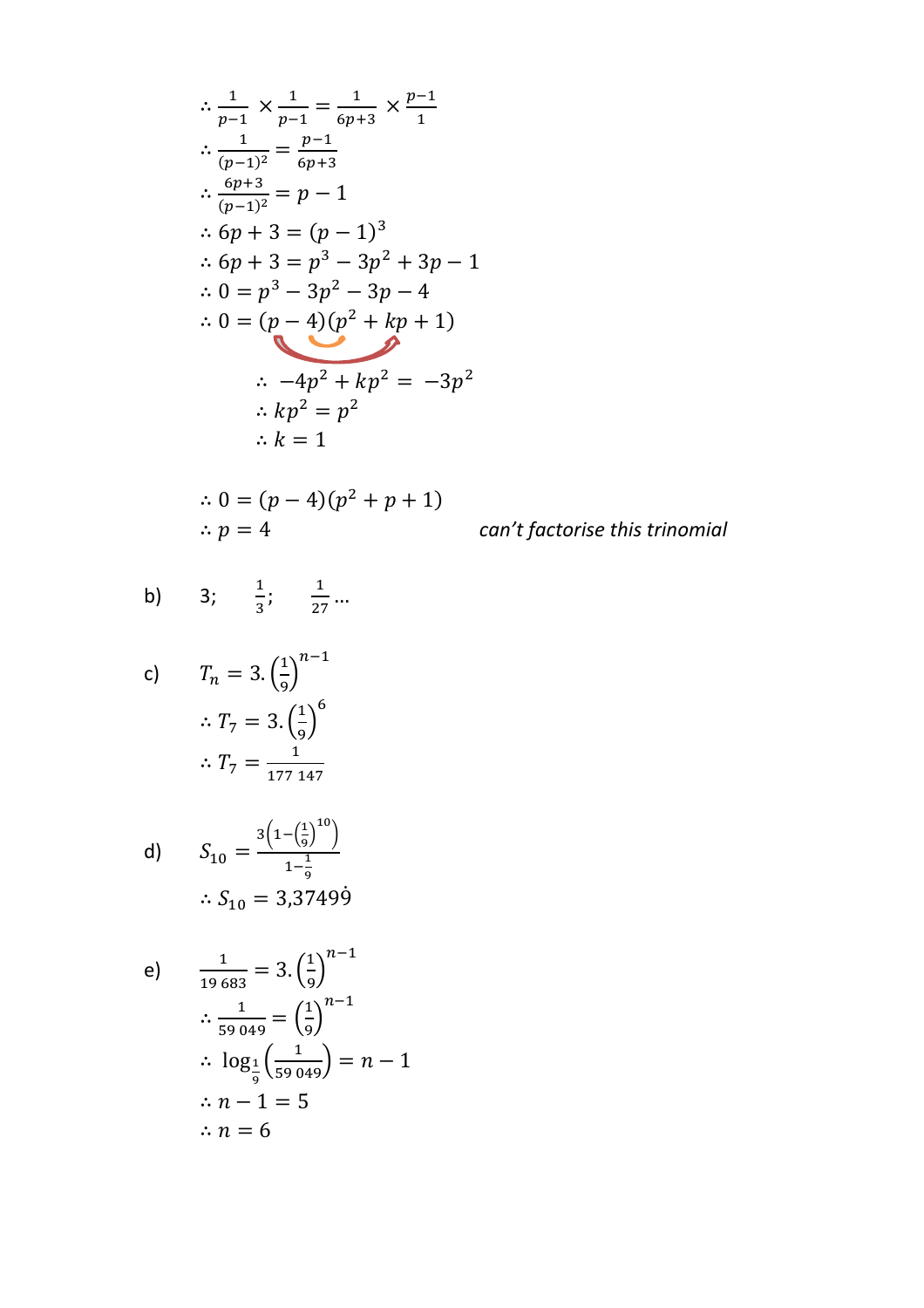f) 
$$
S_{\infty} = \frac{a}{1-r}
$$

$$
\therefore S_{\infty} = \frac{3}{1-\frac{1}{9}}
$$

$$
\therefore S_{\infty} = 3\frac{3}{8}
$$

18. Given that the following series is geometric:  

$$
p-4
$$
;  $2p+2$ ;  $9p-1$ ; ...

a) 
$$
\frac{T_2}{T_1} = \frac{T_3}{T_2}
$$
  
\n
$$
\therefore \frac{2p+2}{p-4} = \frac{9p-1}{2p+2}
$$
  
\n
$$
\therefore (2p+2)^2 = (9p-1)(p-4)
$$
  
\n
$$
\therefore 4p^2 + 8p + 4 = 9p^2 - 37p + 4
$$
  
\n
$$
\therefore 0 = 5p^2 - 45p
$$
  
\n
$$
\therefore 0 = 5p(p-9)
$$
  
\n
$$
\therefore p = 0 \text{ or } p = 9
$$

$$
\therefore T_1 = 5 \qquad \qquad \therefore T_2 = 20 \qquad \qquad \text{and} \therefore T_3 = 80
$$

b) 
$$
S_n = \frac{a(1 - r^n)}{1 - r}
$$
  $a = 5; \quad r = 4$   

$$
\therefore S_{10} = \frac{5(1 - 4^{10})}{1 - 4}
$$

$$
\therefore S_{10} = 1747625
$$

c) 
$$
327 680 = 5.(4)^{n-1}
$$
  
\n $\therefore 65 536 = 4^{n-1}$   
\n $\therefore \log_4 65 536 = n - 1$   
\n $\therefore n - 1 = 8$   
\n $\therefore n = 9$ 

d) 
$$
1705 = \frac{5(1-4^n)}{1-4}
$$

$$
\therefore -5115 = 5(1-4^n)
$$

$$
\therefore -1023 = 1-4^n
$$

$$
\therefore -1024 = -4^n
$$

$$
\therefore \log_4 1024 = n
$$

$$
\therefore n = 5
$$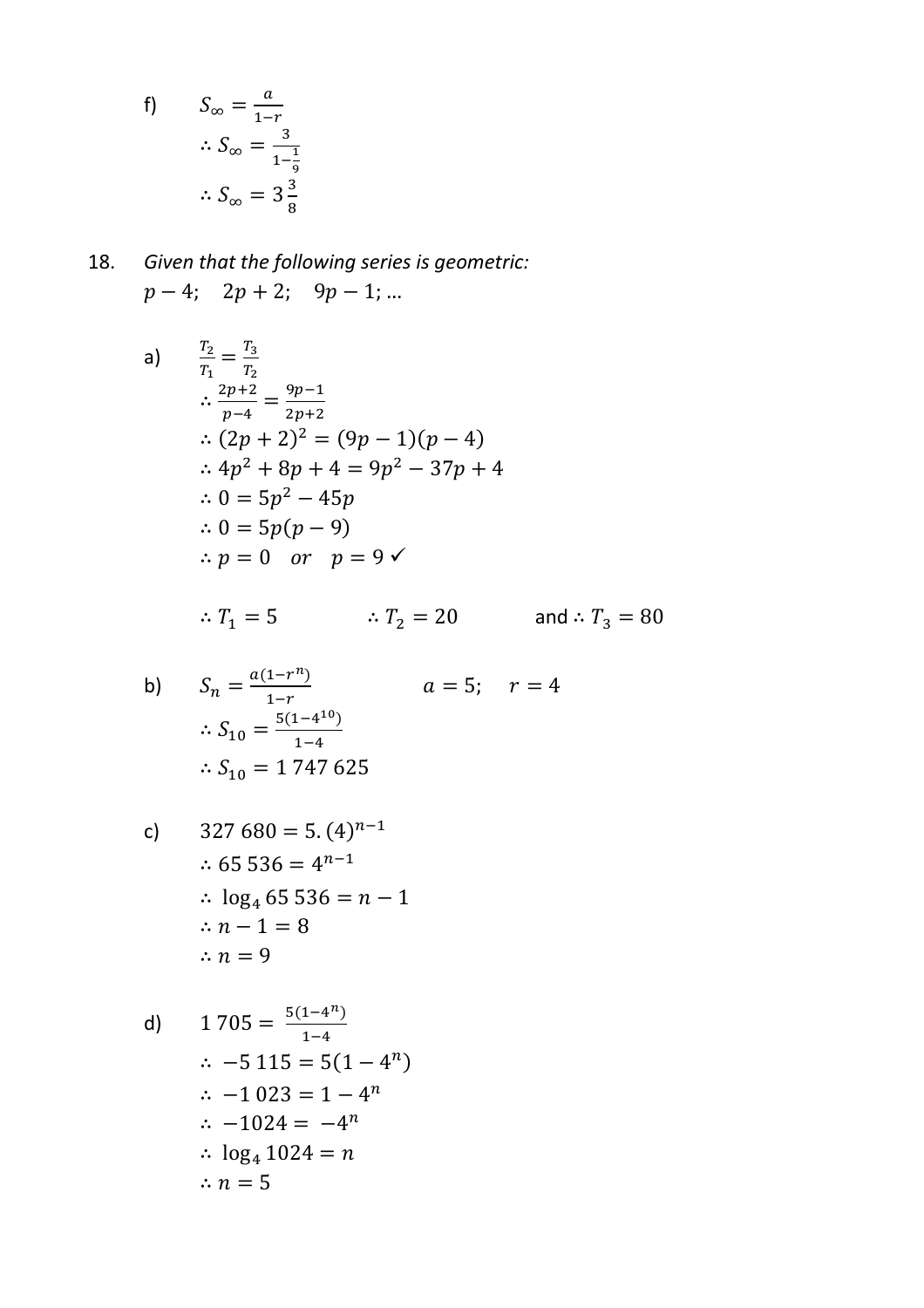19. *In a certain geometric series the third term is*  $\frac{7}{2}$  and the 6<sup>th</sup> term is  $\frac{189}{16}$ . *Determine:* 

> 7  $\frac{7}{2}$

$$
T_3 = \frac{7}{2} \qquad T_6 = \frac{189}{16}
$$

a) 
$$
\therefore ar^5 = \frac{189}{16} \dots
$$
  
\n $\therefore ar^2 = \frac{7}{2} \dots$   
\n $\therefore 1 \div 2$   
\n $\therefore r^3 = \frac{27}{8}$   
\n $\therefore r = \sqrt[3]{\frac{27}{8}}$   
\n $\therefore r = \frac{3}{2}$   
\n $\therefore ar^2 = \frac{7}{2}$   
\n $\therefore a \left(\frac{3}{2}\right)^2 =$   
\n $\therefore a = \frac{14}{9}$ 

b) 
$$
T_n = \frac{14}{9} \left(\frac{3}{2}\right)^{n-1}
$$
  
\n $\therefore T_8 = \frac{14}{9} \left(\frac{3}{2}\right)^7$   
\n $\therefore T_8 = 26 \frac{37}{64} \text{ or } \frac{1701}{64}$ 

c) 
$$
S_n = \frac{a(1 - r^n)}{1 - r}
$$

$$
\therefore S_{11} = \frac{\frac{14}{9} \left(1 - \left(\frac{3}{2}\right)^{11}\right)}{1 - \frac{3}{2}}
$$

$$
\therefore S_{11} = 265,9924...
$$

d) *Diverging; r is greater than 1.* 

e) 
$$
\frac{14413}{288} = \frac{\frac{14}{9} \left(1 - \left(\frac{3}{2}\right)^n\right)}{1 - \frac{3}{2}}
$$

$$
\therefore -\frac{14413}{576} = \frac{14}{9} \left(1 - \left(\frac{3}{2}\right)^n\right)
$$

$$
\therefore -\frac{2059}{128} = 1 - \left(\frac{3}{2}\right)^n
$$

$$
\therefore -\frac{2187}{128} = -\left(\frac{3}{2}\right)^n
$$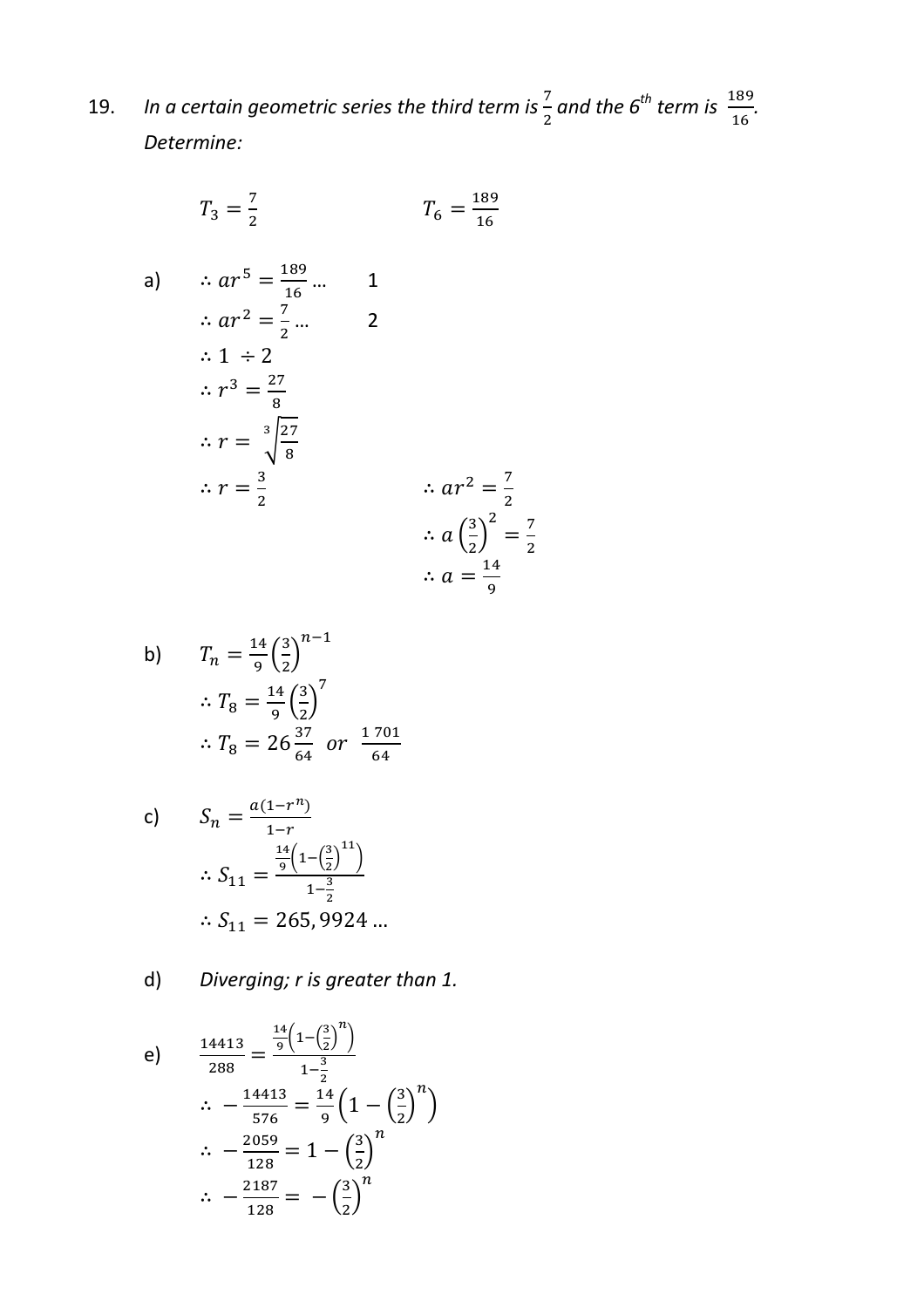$$
\therefore \log_{\left(\frac{3}{2}\right)}\left(\frac{2187}{128}\right) = n
$$
  

$$
\therefore n = 7
$$

20. *In a certain geometric series the 5<sup>th</sup> term is equal to*  $\frac{625}{486}$  *and the 4<sup>th</sup> term is equal to*  ( *. Determine:* 

$$
T_5 = \frac{625}{486} \quad \text{and} \quad T_4 = \frac{125}{81}
$$

a) 
$$
ar^4 = \frac{625}{486} ...
$$
  
\n $ar^3 = \frac{125}{81} ...$   
\n $\therefore 1 \div 2$   
\n $\therefore r = \frac{5}{6}$   
\n $\therefore a = \frac{8}{3}$ 

b) 
$$
T_n = \frac{8}{3} \left(\frac{5}{6}\right)^{n-1}
$$
  
\n $\therefore T_7 = \frac{8}{3} \left(\frac{5}{6}\right)^6$   
\n $\therefore T_7 = 0.89306 \dots$ 

c) 
$$
S_{\infty} = \frac{a}{1-r}
$$
  
\n
$$
\therefore S_{\infty} = \frac{\frac{8}{3}}{1-\frac{5}{6}}
$$
\n
$$
\therefore S_{\infty} = 16
$$
 (Possible because -1 < r < 1).

d) 
$$
13,4159 = \frac{\frac{8}{3}\left(1 - \left(\frac{5}{6}\right)^n\right)}{1 - \frac{5}{6}}
$$
  
\n
$$
\therefore 2,235983333 = \frac{8}{3}\left(1 - \left(\frac{5}{6}\right)^n\right)
$$
  
\n
$$
\therefore 0,83849375 = 1 - \left(\frac{5}{6}\right)^n
$$
  
\n
$$
\therefore -0,16150625 = -\left(\frac{5}{6}\right)^n
$$
  
\n
$$
\therefore \log_{\frac{5}{6}}(0,16150625) = n
$$
  
\n
$$
\therefore n = 9,999977
$$
  
\n
$$
\therefore n = 10
$$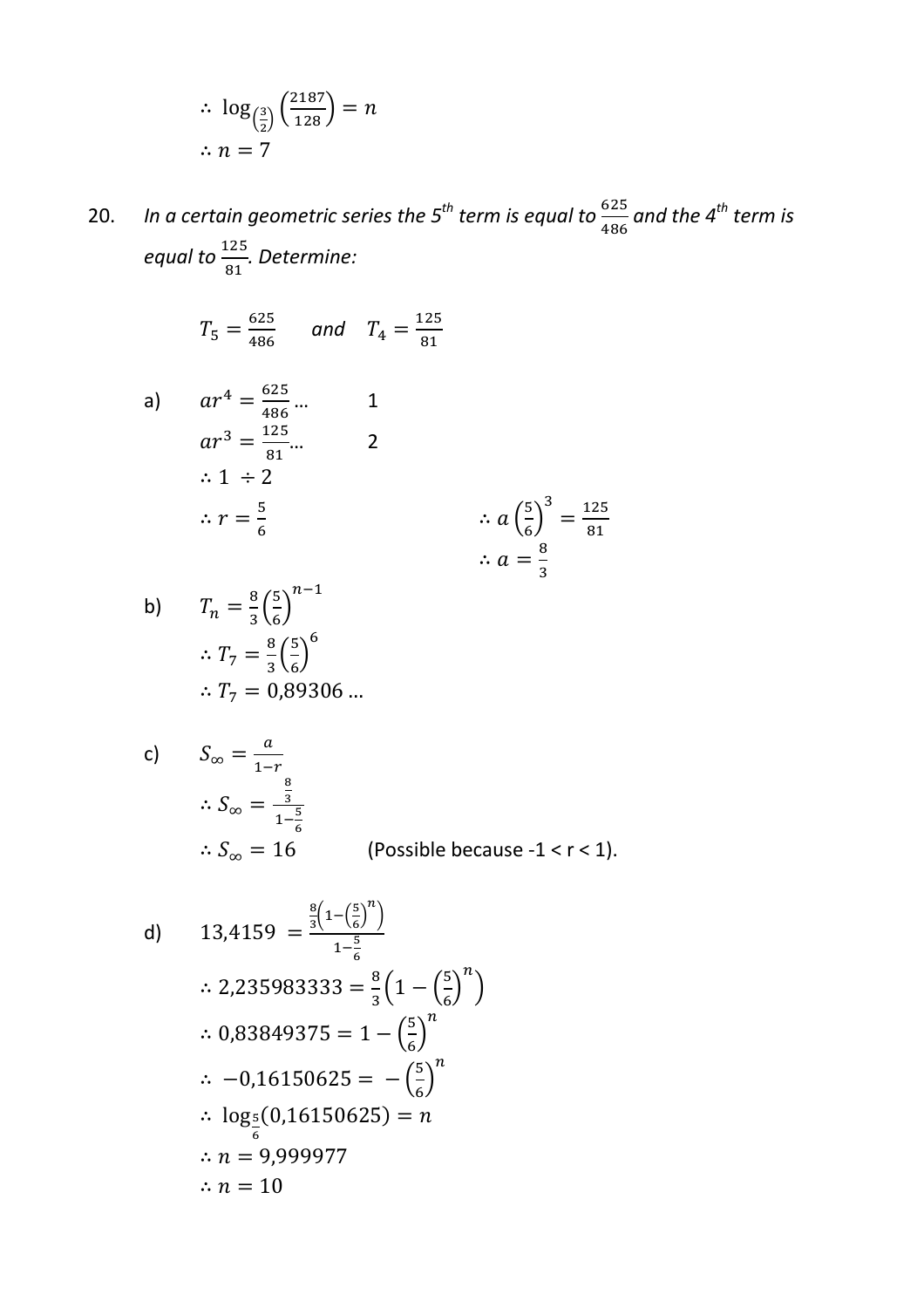$21.$ Arithmetic Geometric  $a = 5$  $a = 5$  $r = \frac{2x}{5} = \frac{y}{2x}$  $d = 2x - 5 = y - 2x$  $\therefore 4x^2 = 5y \dots 2$  $\therefore 4x - 5 = y \dots 1$ Substitute 1 into 2  $\therefore 4x^2 = 5(4x - 5)$  $.4x^2 = 20x - 25$  $\therefore$  4x<sup>2</sup> - 20x + 25 = 0  $(2x-5)(2x-5) = 0$ ∴  $y = 4\left(\frac{5}{2}\right) - 5$  $\therefore x = \frac{5}{3}$  $\therefore$   $v = 5$ 22.  $a = a = 2$  $a+7d=ar^2$  $a + 4d = ar$  $2 + 7d = 2r^2$  $2 + 4d = 2r$ subs in  $\rightarrow$  2 + 7d = 2(1 + 2d)<sup>2</sup>  $1 + 2d = r$  $\therefore$  2 + 7d = 2(1 + 4d + 4d<sup>2</sup>)  $\therefore$  2 + 7d = 2 + 8d + 8d<sup>2</sup>  $\therefore \qquad 0 = 8d^2 + d$  $\therefore \qquad 0 = d(8d+1)$  $\therefore d = 0 \text{ or } d = -\frac{1}{8}$ 

 $1 + 2\left(-\frac{1}{8}\right) = r$  $\therefore$  1 + 2(0) = r **OR**  $\therefore r = \frac{3}{4}$  $\therefore r = 1$ 

.. arithmetic: 2; 2; 2; 0R 2;  $1\frac{7}{8}$ ;  $1\frac{3}{4}$ ...<br>
.. geometric: 2; 2; 2; 0R 2;  $1\frac{1}{2}$ ;  $1\frac{1}{8}$ ...